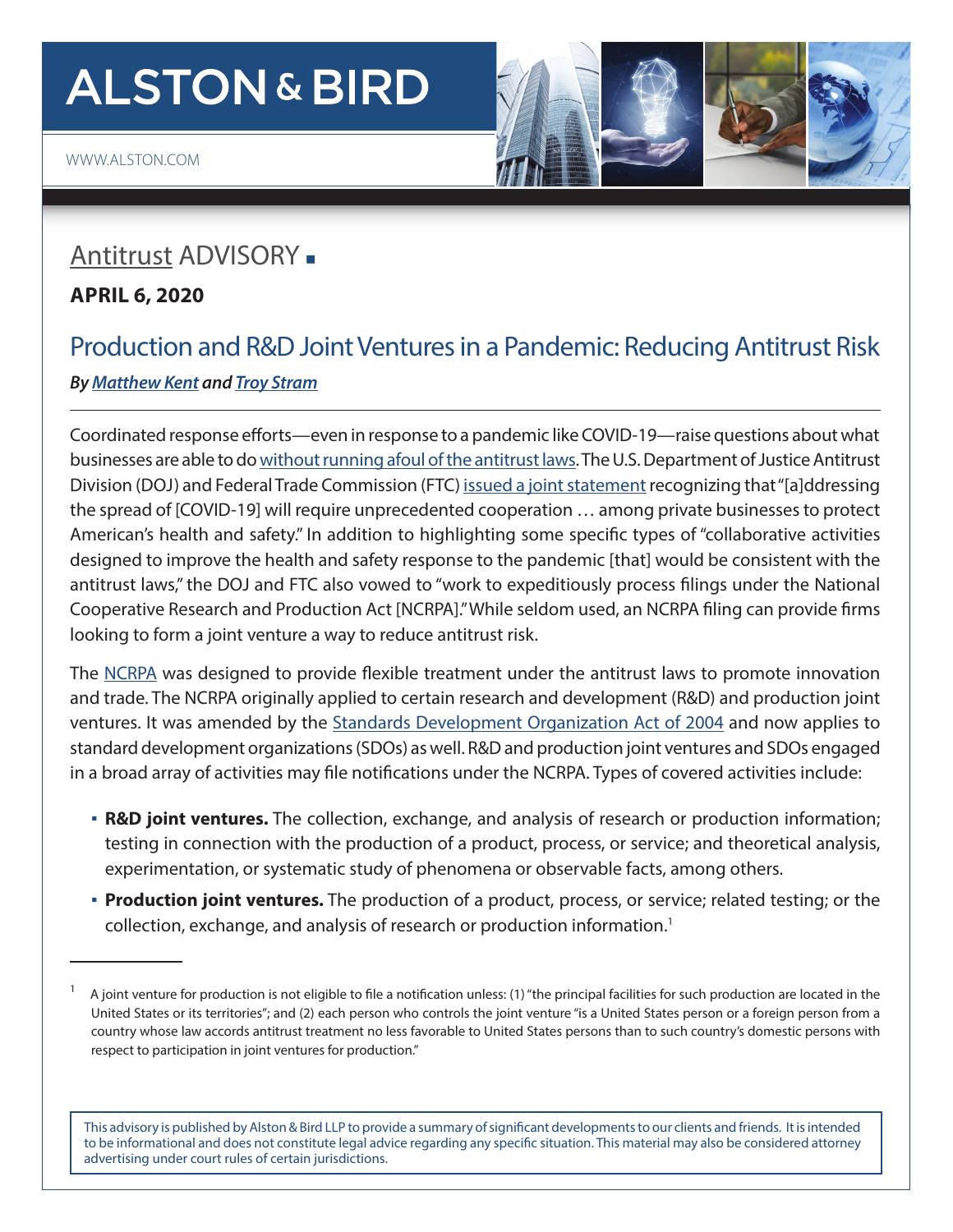▪ **Standard development organizations.** Planning, developing, establishing, or coordinating voluntary consensus standards through processes and procedures outlined by the Office of Management and Budget Circular A-119.

#### **NCRPA Basics**

The NCRPA provides three benefits to those who qualify:

- Application of "rule of reason" analysis to covered joint ventures and SDOs, rather than the more stringent per se rule, which makes certain conduct automatically illegal and risks criminal penalties. The rule of reason analysis requires the antitrust authorities and courts to balance the potential procompetitive benefits of an agreement against any potential anticompetitive harm.
- Limits damages for certain entities to actual monetary damages if the venture is challenged, as opposed to treble damages that are traditionally available in federal and state antitrust actions.
- Allows a joint venture or SDO that prevails over frivolous or bad-faith antitrust cases filed against them to recover attorneys' fees.

Application of the rule of reason and the attorneys' fee provisions are automatic. But to avoid the threat of treble damages in any antitrust action, an entity must file a notification with the DOJ and FTC within 90 days of entering the joint venture. Notifications must include the identity and activities of the joint venture or SDO, as well as a description of the nature and objectives of any venture or SDO, and, for production ventures, the location of the venture's principal production facilities. If there are changes to the venture or SDO, supplemental notifications must be filed with the DOJ and FTC within 90 days to continue to receive the detrebling protections of the Act.

There are no filing fees associated with NCRPA notifications, and properly filed and complete applications are published in the *Federal Register*. The DOJ maintains a [webpage](https://www.justice.gov/atr/filing-notification-under-ncrpa) with information on the process for filing notifications under the NCRPA and exemplars of the notices published in the *Federal Register*.

#### **Application to COVID-19 Collaborations**

Shortly after the law was passed, the NCRPA was lauded by the health care industry as providing ["health care](https://www.modernhealthcare.com/article/19960923/NEWS/609230336/a-new-way-to-spell-relief-from-antitrust-ncrpa) [joint ventures 'industrial strength' antitrust relief](https://www.modernhealthcare.com/article/19960923/NEWS/609230336/a-new-way-to-spell-relief-from-antitrust-ncrpa)." But the NCRPA has not been used frequently—there were just 203 filings pursuant to the Act between 2007 and 2016. In today's environment, however, with companies needing to move at breakneck speed to respond to various demands of our current crisis, knowing that a newly formed joint venture can enjoy certain, automatic protections may be a welcome relief. To be sure, while the NCRPA offers some protections for certain competitor collaborations, its benefits do not provide a means for covered joint ventures or SDOs to escape antitrust liability altogether.

The NCRPA, through certain antitrust review processes and potential immunities, can provide protection to companies seeking to work together and form joint ventures to respond to the coronavirus pandemic. The ability to bring together scientists and engineers from competing firms to collaborate, share data, and combine resources through R&D joint ventures may help companies respond more efficiently to growing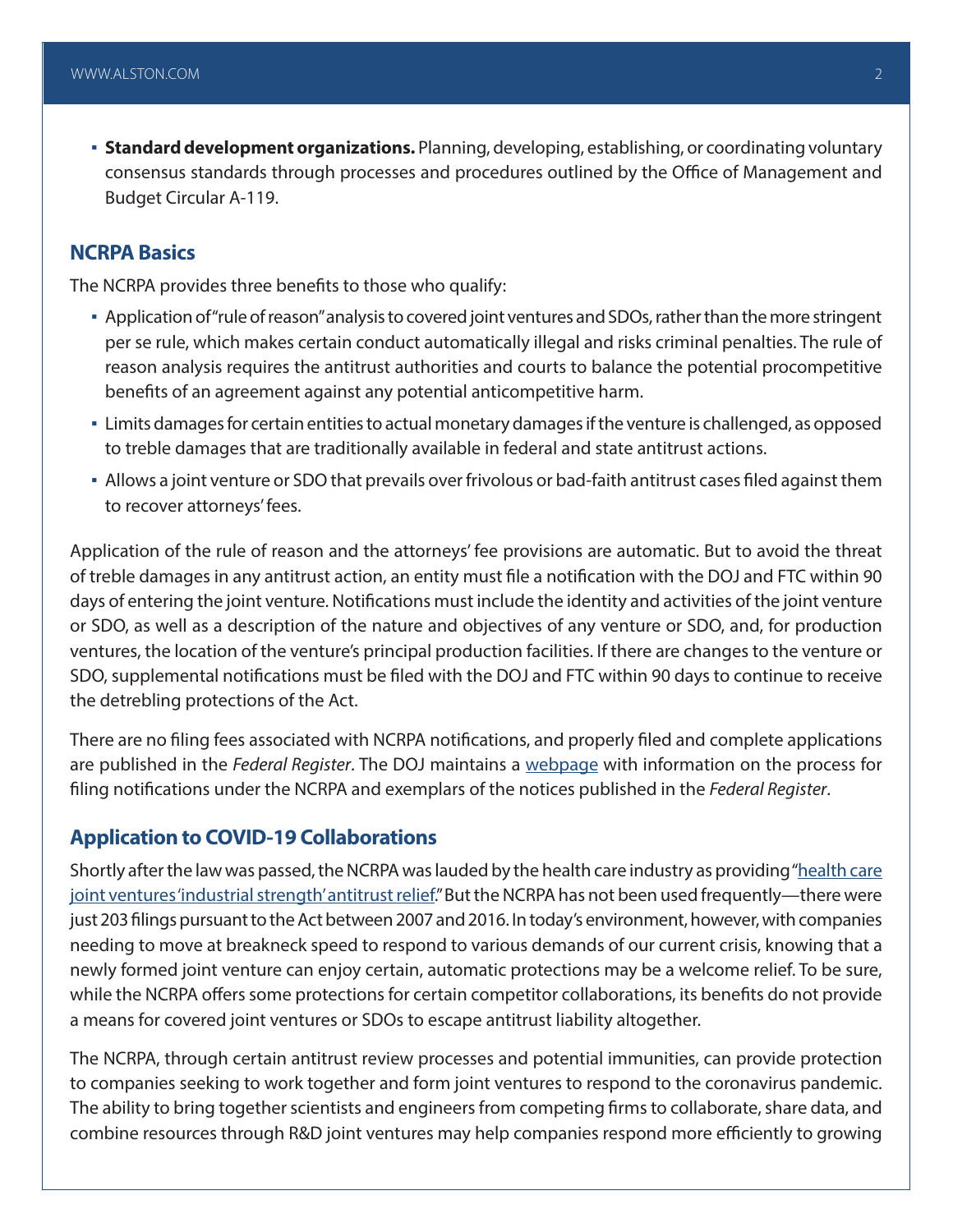needs for innovative solutions. Combining resources and sharing best practices through a production joint venture may help to solve some of the burgeoning shortages of life-saving equipment and medical supplies that are needed to help respond to the crisis at hand.

The news is full of examples of competitors working together to help respond to the COVID-19 pandemic, in some instances through partnerships developed or supported by the federal government, as is the case for Project Airbridge, a venture between large medical product suppliers/wholesalers and two major shipping companies. Around the time last week when its participants were coordinating with the White House coronavirus task force, the medical supply distributors requested an antitrust review under the new expedited procedures the DOJ and FTC announced on March 24 for analyzing coronavirus-related collaborations. On April 4, 2020, the DOJ issued its [first business review letter](https://www.justice.gov/opa/press-release/file/1266541/download) under those procedures, stating it did not intend to challenge Project Airbridge's activities under the federal antitrust laws. But for companies wishing to partner together without government facilitation or even the expedited business review procedures, competitor collaborations may still find some level of antitrust protection through the NCRPA. Regardless of whether you intend to take advantage of the NCRPA or file an NCRPA notification, it is critical that you consult with antitrust counsel before collaborating with your competitors to evaluate various antitrust risks and potential protections from them.

Alston & Bird has formed a multidisciplinary [task force](https://www.alston.com/en/resources/coronavirus/overview) to advise clients on the business and legal implications of the coronavirus (COVID-19). You can [view all our work](https://www.alston.com/en/insights/?keyword=Coronavirus&reload=false&scroll=499.7685546875) on the coronavirus across industries and [subscribe](https://www.alston.com/en/resources/subscriptions-form) to our future webinars and advisories.